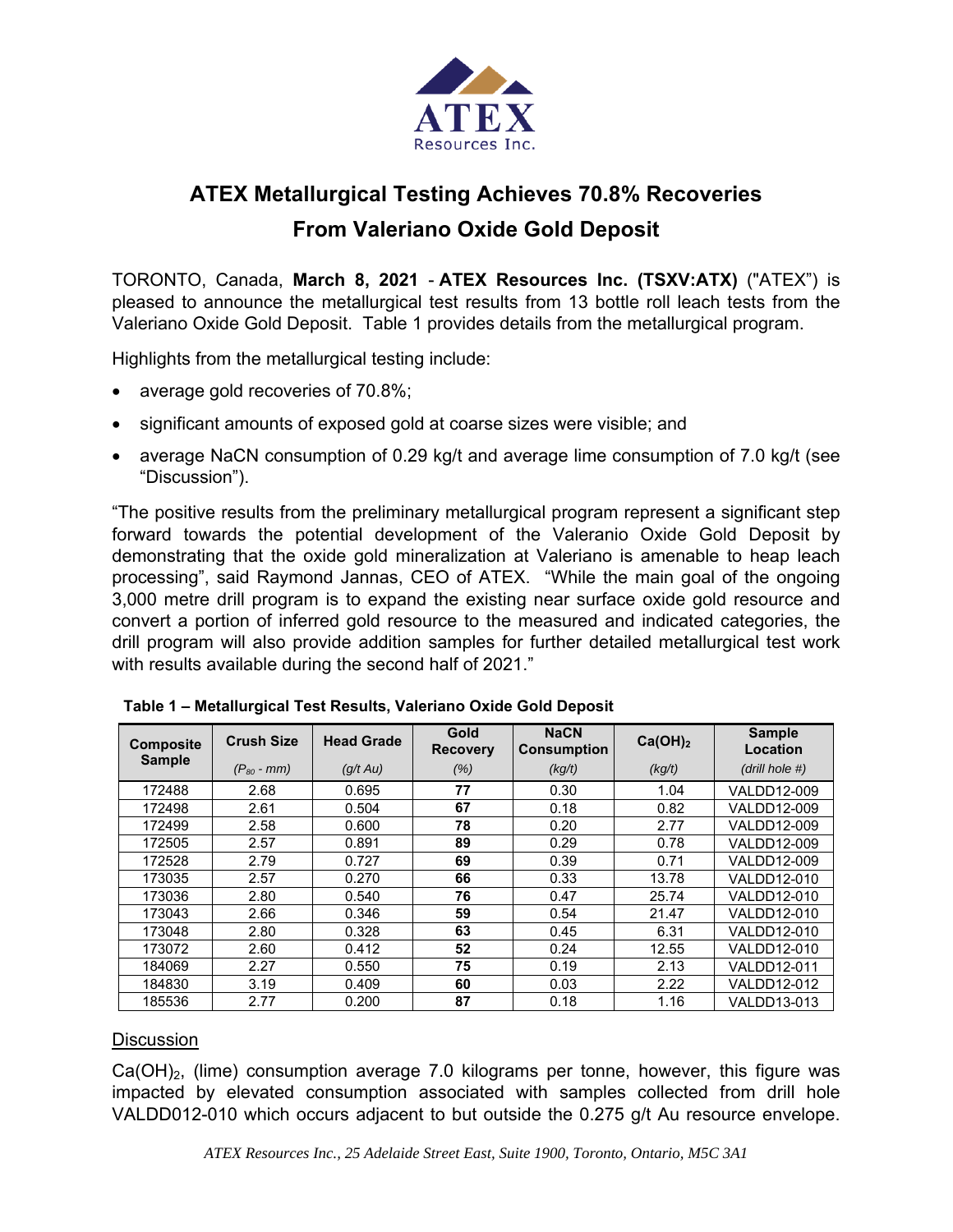

Removing the results from VALDD012-010 from the study decreases lime consumption to 1.45 kg/t while gold recoveries increase to 75.3%. Core from VALDD012-010 will be examined to determine the cause of the elevated lime consumption.

NaCN consumption averaged 0.29 kilograms per tonne. While bottle roll tests are not particularly useful in predicting actual NaCN consumption, the results are indicative of potential issues. No issues were noted during the test work.

While the samples were being prepared, Advanced Mineral Technology Laboratory Ltd. ("AMTEL") noted that significant amounts of exposed gold at coarse sizes were visible. Studies are being undertaken to characterize the nature of gold mineralization.

## Summary of Metallurgical Test Protocols

Thirteen metallurgical test samples, varying from 4 to 6 kilograms, were collected from diamond drill core sample rejects from Hochschild Mining's 2012-2013 drill program. The availability of diamond drill holes which cut the Valeriano Gold Oxide deposit was limited. The samples were shipped to the AMTEL laboratory located in London, Canada. AMTEL was responsible for all aspects of the metallurgical test work.

Samples were crushed to a target size of P80 2 mm and split to 1,000 gram charges for testing. The bottle roll leach tests were performed at 60% solids : 40% liquids, under intensive leach conditions of 5 g/L NaCN for a period of 24 hours. The samples were split into representative aliquots for study and assay. Duplicate fire assays were performed on head samples, and single assays were performed on 'coarse', CIL and pulverized CN residues. Fire assay were checked by internal AMTEL QA-QC samples.

# Valeriano Oxide Gold Resource Estimate

The Valeriano epithermal oxide gold deposit contains 0.585 million ounces of gold and 2.65 million ounces of silver for 0.623 million gold equivalent ounces in the inferred category hosted in 34.4 million tonnes at a grade of 0.528 grams per tonne ('g/t") gold and 2.4 g/t silver for a gold equivalent grade of 0.561 g/t at a 0.275 g/t gold cut-off grade.

The mineral resource is not confined by economic or mining parameters. Equivalent grades are calculated based upon a gold price of \$1,800 per ounce and a silver price of \$25.00 per ounce. The formula for the equivalent grade calculations are as follows:  $Au_{eq} \gamma = Au_{gt} + (Ag)$ *g/t*\*Ag*price* / Au*price*). All prices are in US\$.For further details on the Valeriano resource estimates, see ATEX's "NI 43-101 Technical Report Valeriano Project Inferred Resources Estimates" dated November 13, 2020 filed at www.sedar.com.

### NI 43-101 Disclosure

David Hopper, a geological consultant and resident of El Arrayán, Santiago, Chile, is the qualified person ("QP"), as defined by National Instrument 43-101 Standards for Disclosure for Mineral Projects, for the Valeriano Project. Mr. Hopper is a Chartered Geologist of the Geological Society of London, Fellow No. 1030584. The Valeriano Project resource estimates were undertaken by SRK Consulting (Chile) SpA. Joled Nur, Civil Mining Engineer, SRK Consulting (Chile) SpA, a member of the Public Register of Competent